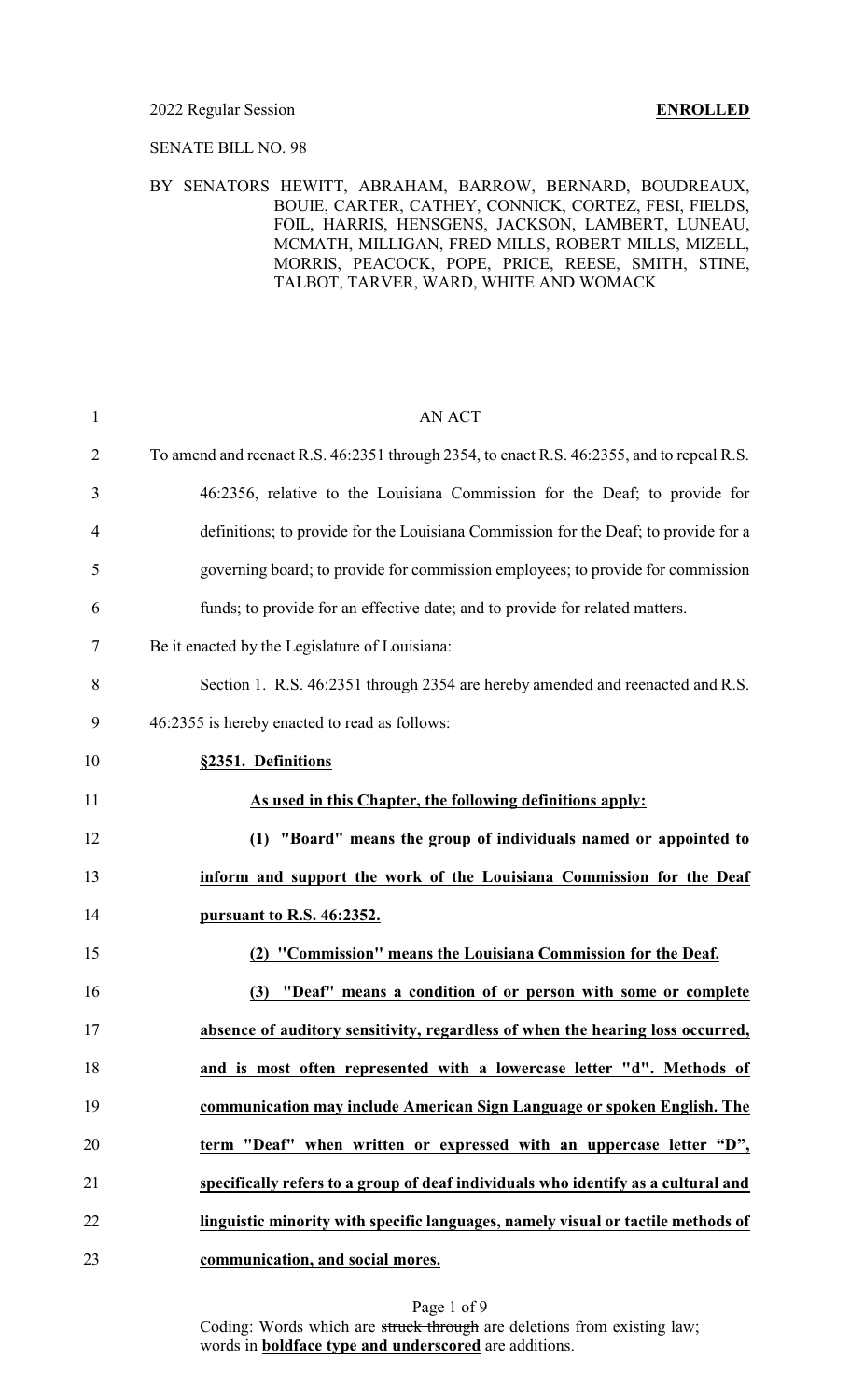| $\mathbf{1}$   | (4) "DeafBlind" means a condition of or person with concomitant visual              |
|----------------|-------------------------------------------------------------------------------------|
| $\overline{2}$ | and auditory sensitivity to the extent that it causes extreme difficulty in gaining |
| 3              | independence in daily life activities, achieving psycho-social adjustments, or      |
| $\overline{4}$ | obtaining a vocation.                                                               |
| 5              | (5) "Department" means the Louisiana Department of Health.                          |
| 6              | (6) "Hard of hearing" means a condition of or person with total or                  |
| $\tau$         | partial inability to hear sound, but not to the extent that the person must rely    |
| 8              | primarily on visual communication.                                                  |
| 9              | "Hearing" means any person who has average to above hearing<br>(7)                  |
| 10             | levels.                                                                             |
| 11             | "Interpreter" means an individual involved in the process of<br>(8)                 |
| 12             | interpreting or transliterating between the English language and American Sign      |
| 13             | Language or any communication modes used by d/Deaf, DeafBlind, or hard of           |
| 14             | hearing persons. Communication modes may include but are not limited to cued        |
| 15             | speech and tactile sign.                                                            |
|                |                                                                                     |
| 16             | (9) "Secretary" means the secretary of Louisiana Department of Health.              |
| 17             | §2351-§2352. Creation; board membership; terms; compensation                        |
| 18             | A. The Louisiana Commission for the Deaf, hereinafter referred to as "the           |
| 19             | commission", is hereby created and established within the Louisiana Department of   |
| 20             | Health. The commission shall function as a program of the state and serve as the    |
| 21             | principal agency of the state providing leadership to promote the general           |
| 22             | welfare of d/Deaf, DeafBlind, and hard of hearing individuals. The secretary        |
| 23             | shall appoint a director in accordance with R.S. 46:2354.                           |
| 24             | B. The commission shall be governed by a board which is hereby created              |
| 25             | as a separate and distinct body to support the work of the commission and to        |
| 26             | advocate on behalf of d/Deaf, DeafBlind, and hard of hearing communities and        |
| 27             | their families. The secretary shall promulgate rules to establish the roles and     |
| 28             | responsibilities of the board. The commission board shall consist of seventeen      |
| 29             | eighteen members as follows:                                                        |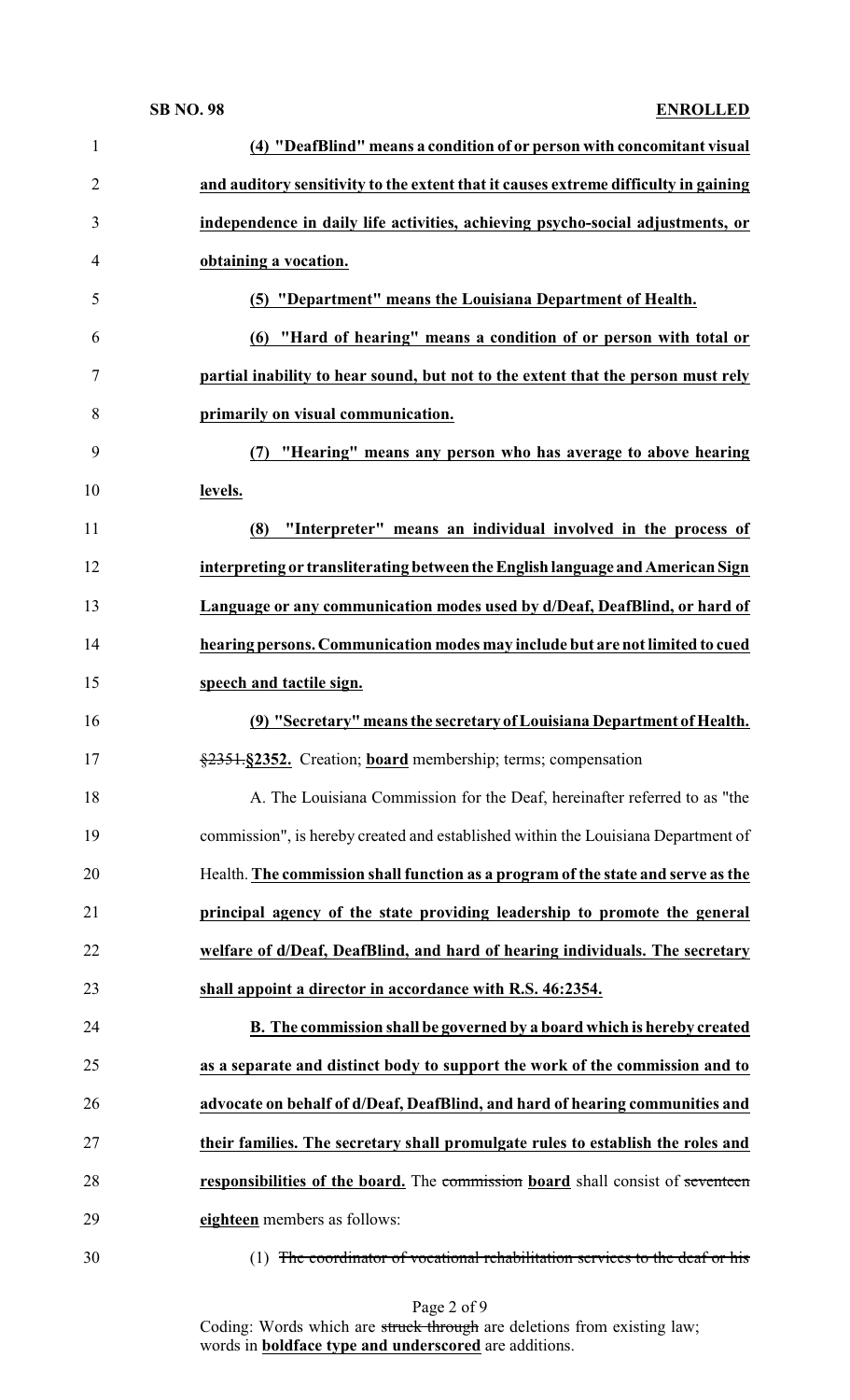| $\mathbf{1}$ | designee. The assistant secretary of the Louisiana Department of Health, office           |
|--------------|-------------------------------------------------------------------------------------------|
| 2            | of behavioral health or his designee.                                                     |
| 3            | (2) The president of the Louisiana Association of the Deaf or his designee.               |
| 4            | (3) The president of the Louisiana Registry of Interpreters for the Deaf or his           |
| 5            | designee.                                                                                 |
| 6            | (4) The superintendent of the Louisiana School for the Deaf or his designee.              |
| 7            | (5) The secretary of the Department of Children and Family Services or his                |
| 8            | designee.                                                                                 |
| 9            | (6) The superintendent of education or his designee.                                      |
| 10           | The secretary of the Louisiana Workforce Commission or his designee.<br>(7)               |
| 11           | (8) The speaker of the House of Representatives or his designee.                          |
| 12           | (9) The president of the Senate or his designee.                                          |
| 13           | (10) The secretary of the Louisiana Department of Health or his designee.                 |
| 14           | The executive director of the office of disability affairs or his<br>(11)                 |
| 15           | designee.                                                                                 |
| 16           | (12) In addition, the governor shall appoint seven lay members to the                     |
| 17           | commission board, two of whom shall be deaf persons, one of whom shall be hard            |
| 18           | of hearing, two one of whom shall be parents of deaf persons a parent of a deaf           |
| 19           | person, one of whom shall be a person who is DeafBlind, and two of whom shall             |
| 20           | be professionals who work with deaf persons. Each appointment by the governor             |
| 21           | shall be subject to Senate confirmation.                                                  |
| 22           | B.C. A person shall be eligible for appointment to the board if his or her                |
| 23           | position, knowledge, or experience qualifies him or her to represent the                  |
| 24           | concerns, needs, and recommendations of the d/Deaf, DeafBlind, and hard of                |
| 25           | <b>hearing communities.</b> All appointments shall be made for four years, except that if |
| 26           | a vacancy occurs, the appointment shall be made only for the length of the unexpired      |
| 27           | term.                                                                                     |
| 28           | E.D. The commission board shall meet and organize immediately after                       |
| 29           | members are appointed and shall elect from its membership a chairman chairperson,         |
| 30           | who shall serve for two years, and such any other officers as it deems necessary. The     |

Page 3 of 9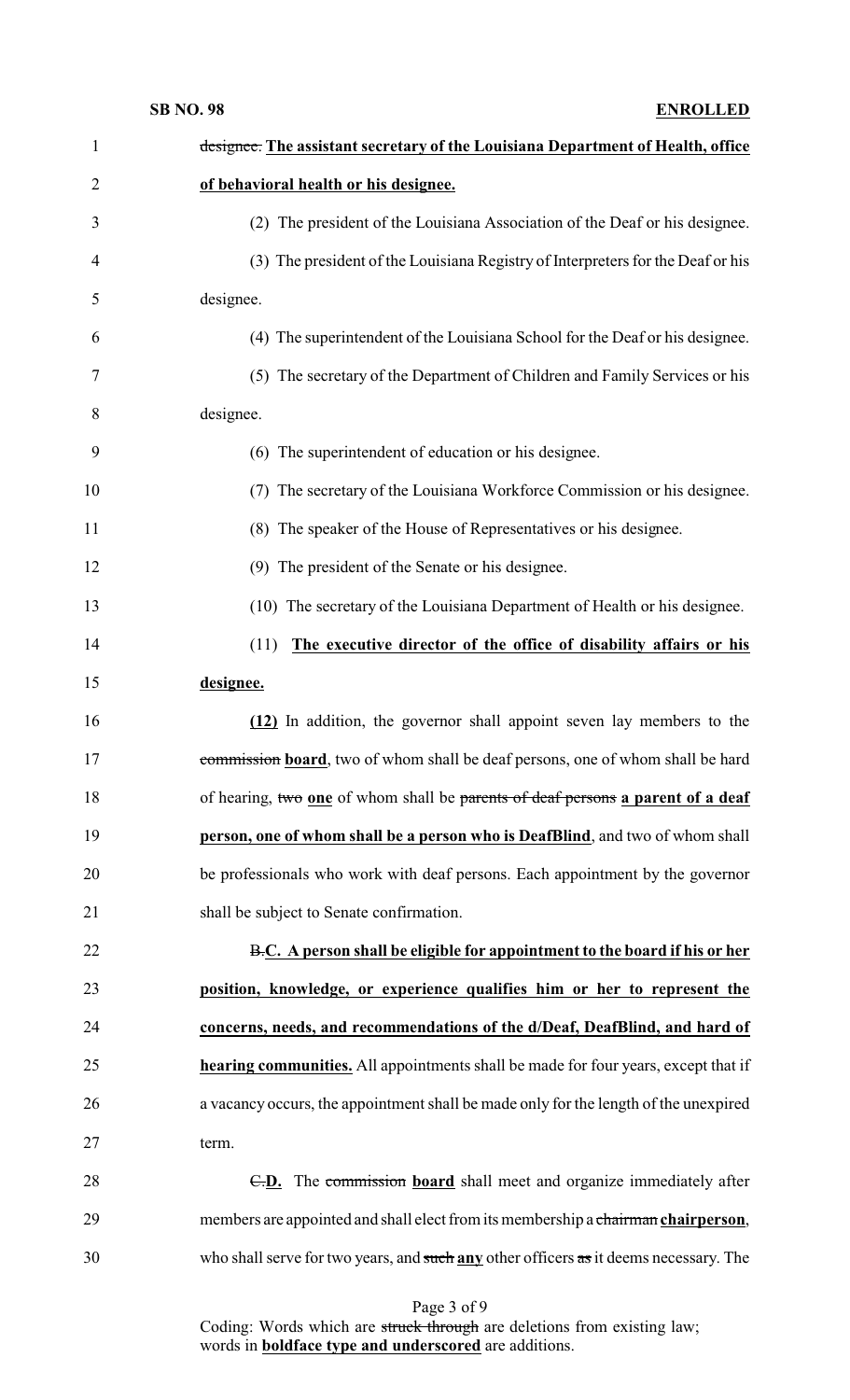| $\mathbf{1}$   | commission board may establish rules and regulations for its own procedure and for     |
|----------------|----------------------------------------------------------------------------------------|
| $\overline{2}$ | the administration of the affairs of the commission. The commission board shall        |
| 3              | meet at least once in each quarter of the fiscal year and may meet more often as shall |
| $\overline{4}$ | be deemed necessary by the chairman chairperson.                                       |
| 5              | <b>D.E.(1)</b> Members of the commission board shall receive no salary for their       |
| 6              | services, but shall be reimbursed for actual travel and other expenses incurred in the |
| 7              | performance of their duties in accordance with travel regulations of the division of   |
| 8              | administration. Officers of the commission board shall be reimbursed for necessary     |
| 9              | and other expenses incurred in the performance of their duties.                        |
| 10             | (2) A board member may receive services offered by the commission to                   |
| 11             | the extent services are provided under the same terms and conditions as                |
| 12             | received by any d/Deaf, DeafBlind, or hard of hearing individual in this state.        |
| 13             | A board member receiving services offered by the commission shall not                  |
| 14             | participate or have any involvement in any commission transaction or business          |
| 15             | matter regarding the provision of services received by the board member.               |
| 16             | $E$ . E. Upon request of the commission <b>board</b> , the directors of the following  |
| 17             | agencies shall make themselves available for consultation and shall provide            |
| 18             | information regarding the services available to the deaf through their respective      |
| 19             | agencies:                                                                              |
| 20             | (1) The office of behavioral health and substance abuse. The Mental Health             |
| 21             | <b>Advocacy Service.</b>                                                               |
| 22             | (2) The office of children and family services. The Louisiana Department               |
| 23             | of Health, office of aging and adult services.                                         |
| 24             | (3) The <b>Louisiana Department of Health</b> , office for citizens with               |
| 25             | developmental disabilities.                                                            |
| 26             | $(4)$ The <b>governor's</b> office of elderly affairs.                                 |
| 27             | (5) The office of health services and environmental quality. The Louisiana             |
| 28             | Department of Health medical assistance program.                                       |
| 29             | (6) The division of evaluation and services. The Governor's Office of                  |
| 30             | <b>Homeland Security and Emergency Preparedness.</b>                                   |
|                |                                                                                        |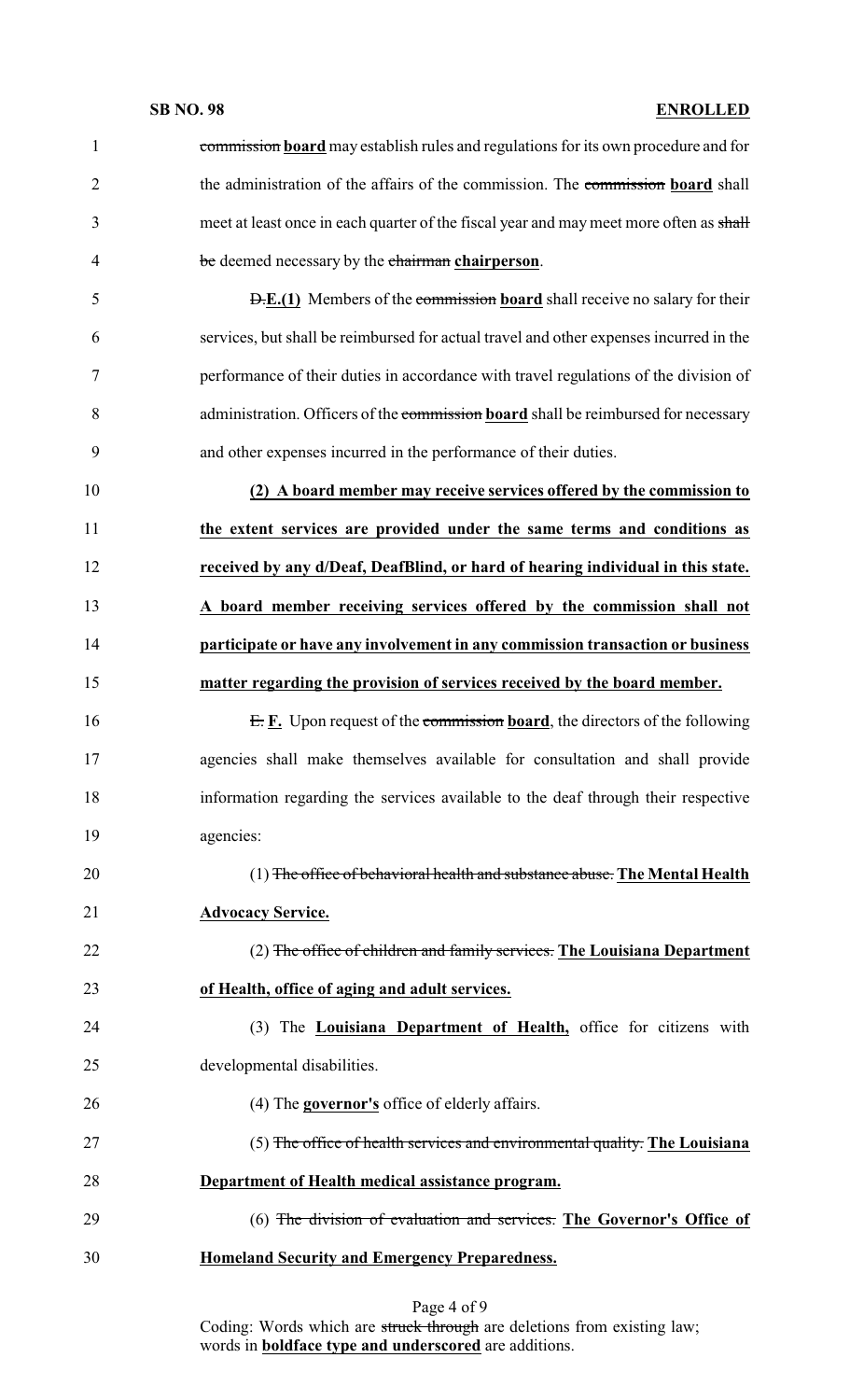| $\mathbf{1}$   | G. Additionally, the commission shall have authority to The board may                      |
|----------------|--------------------------------------------------------------------------------------------|
| $\overline{2}$ | request consultation or information, or both, from any other state department or           |
| 3              | agency serving deaf d/Deaf, DeafBlind, or hard of hearing persons.                         |
| $\overline{4}$ | §2352.§2353. Duties                                                                        |
| 5              | The commission, with the guidance of the board, shall do all of the                        |
| 6              | following:                                                                                 |
| 7              | (1) Promote, coordinate, and facilitate accessibility of all public and private            |
| 8              | services to deaf d/Deaf, DeafBlind, and hard of hearing people through                     |
| 9              | informing, educating, and advising businesses, industries, and other sectors on            |
| 10             | effective communication and the needs of d/Deaf, DeafBlind, and hard of                    |
| 11             | hearing individuals to promote and ensure accessibility to public services.                |
| 12             | (2) Serve as advocate for the needs and rights of $\frac{deaf}{deaf}$ d/Deaf, DeafBlind,   |
| 13             | and hard of hearing people.                                                                |
| 14             | (3) Collect information concerning deafness and provide for the                            |
| 15             | dissemination of this information.                                                         |
| 16             | (4) Develop and implement a statewide program to ensure continuity of                      |
| 17             | services to deaf d/Deaf, DeafBlind, and hard of hearing people.                            |
| 18             | (5) Inform, educate, and advise deaf citizens, parents, and families of the                |
| 19             | availability of programs and services for deaf d/Deaf, DeafBlind, and hard of              |
| 20             | <b>hearing</b> adults and children at all levels of state and local government.            |
| 21             | (6) Promote the training of interpreters and assist in the establishment of                |
| 22             | interpreter training programs.                                                             |
| 23             | $(7)(a)$ Certify interpreters and maintain a registry of certified interpreters.           |
| 24             | The commission shall promulgate rules for the examination of applicants for                |
| 25             | certification and the issuance of certificates. Such rules shall be subject to legislative |
| 26             | oversight review pursuant to the Administrative Procedure Act and shall be subject         |
| 27             | to the following limitations: Establish, administer, and promote a statewide               |
| 28             | program to standardize interpreting services for those who are d/Deaf,                     |
| 29             | DeafBlind, or hard of hearing.                                                             |
| 30             | $(a)(b)$ The commission shall not promulgate any rule or regulation which                  |

Page 5 of 9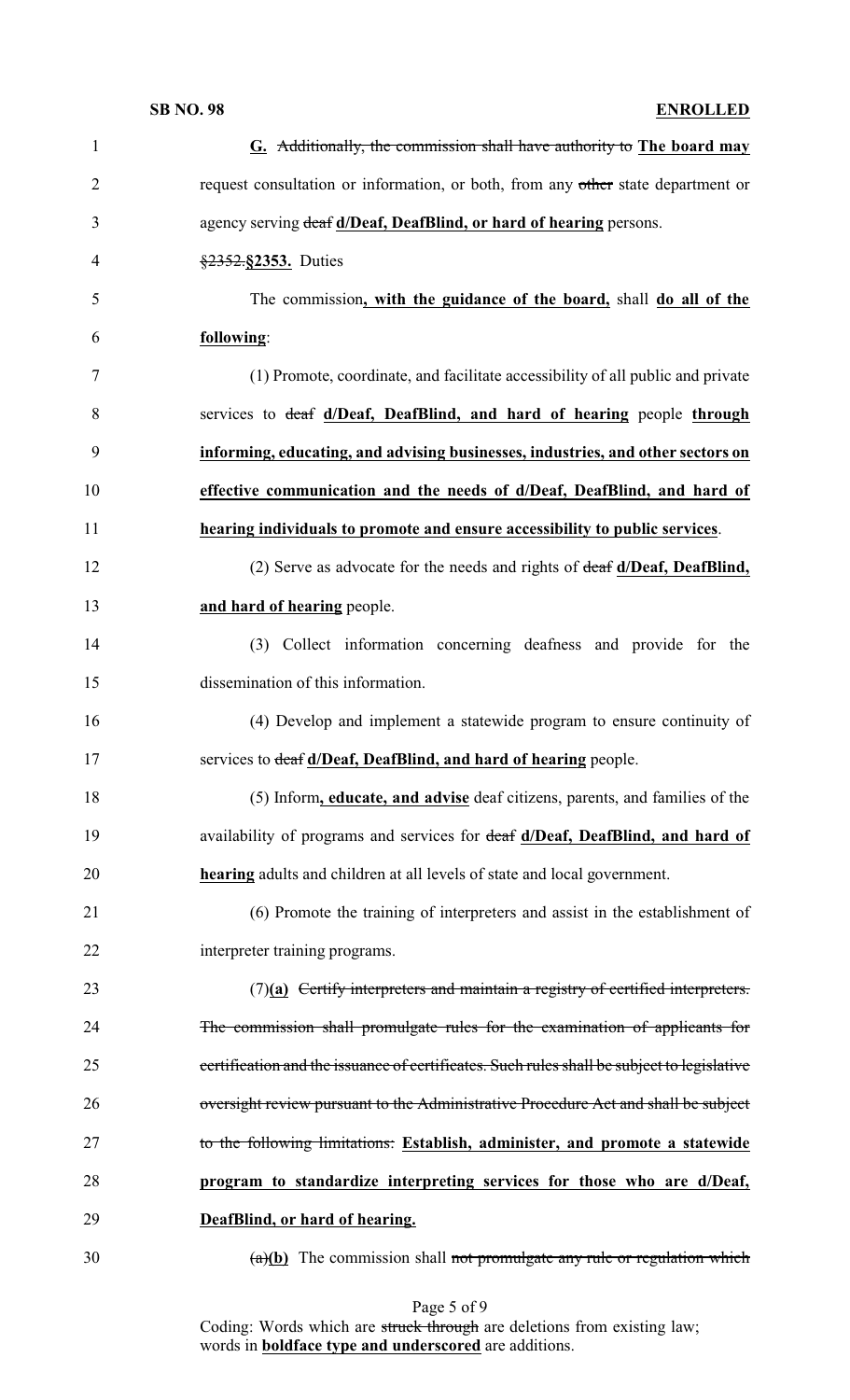| $\mathbf{1}$   | denies a deaf or hard of hearing person's right to choose his interpreter. do all of the |
|----------------|------------------------------------------------------------------------------------------|
| $\overline{2}$ | following:                                                                               |
| 3              | Establish the process and set the criteria for the professional<br>(i)                   |
| $\overline{4}$ | credentialing of interpreters.                                                           |
| 5              | Develop and maintain a registry of credentialed interpreters,<br>(ii)                    |
| 6              | including administrative guidelines for the registration process.                        |
| 7              | (iii) Set administrative guidelines regarding minimum qualifications and                 |
| 8              | registration for interpreters working in educational settings, in conjunction with       |
| 9              | the Department of Education. The commission shall review for approval                    |
| 10             | applications and renewals of state of Louisiana provisional and ancillary                |
| 11             | certificates for interpreters working for the department or any of the local             |
| 12             | educational agencies or special school boards throughout the state under the             |
| 13             | supervision of the Board of Elementary and Secondary Education.                          |
| 14             | Establish criteria regarding the minimum qualifications and<br>(iv)                      |
| 15             | registration of persons who may serve as interpreters during a judicial or               |
| 16             | quasi-judicial proceeding in this state or its political subdivisions for a person       |
| 17             | who is d/Deaf, DeafBlind, or hard of hearing, that align with and expand upon            |
| 18             | the rules of the Louisiana Supreme Court. No person shall serve as an                    |
| 19             | interpreter in the courts of this state without the required interpreter                 |
| 20             | certification.                                                                           |
| 21             | (b) The commission shall exempt from the requirement of certification,                   |
| 22             | interpreters of religious services.                                                      |
| 23             | The commission shall promulgate rules for the regulation of<br>(c)                       |
| 24             | interpreters in this state. The rules shall, at a minimum, do all of the following:      |
| 25             | Charge reasonable fees to cover the administrative costs of<br>(i)                       |
| 26             | applications, examination of applications, and renewal of registration.                  |
| 27             | Accept registration for applicants with valid credentialing from<br>(ii)                 |
| 28             | another state, based on the board's recommendation for reciprocity.                      |
| 29             | (iii) Adopt conditions under which registration will expire.                             |
| 30             | (iv) Specify procedures outlining grounds for denying, suspending, or                    |

Page 6 of 9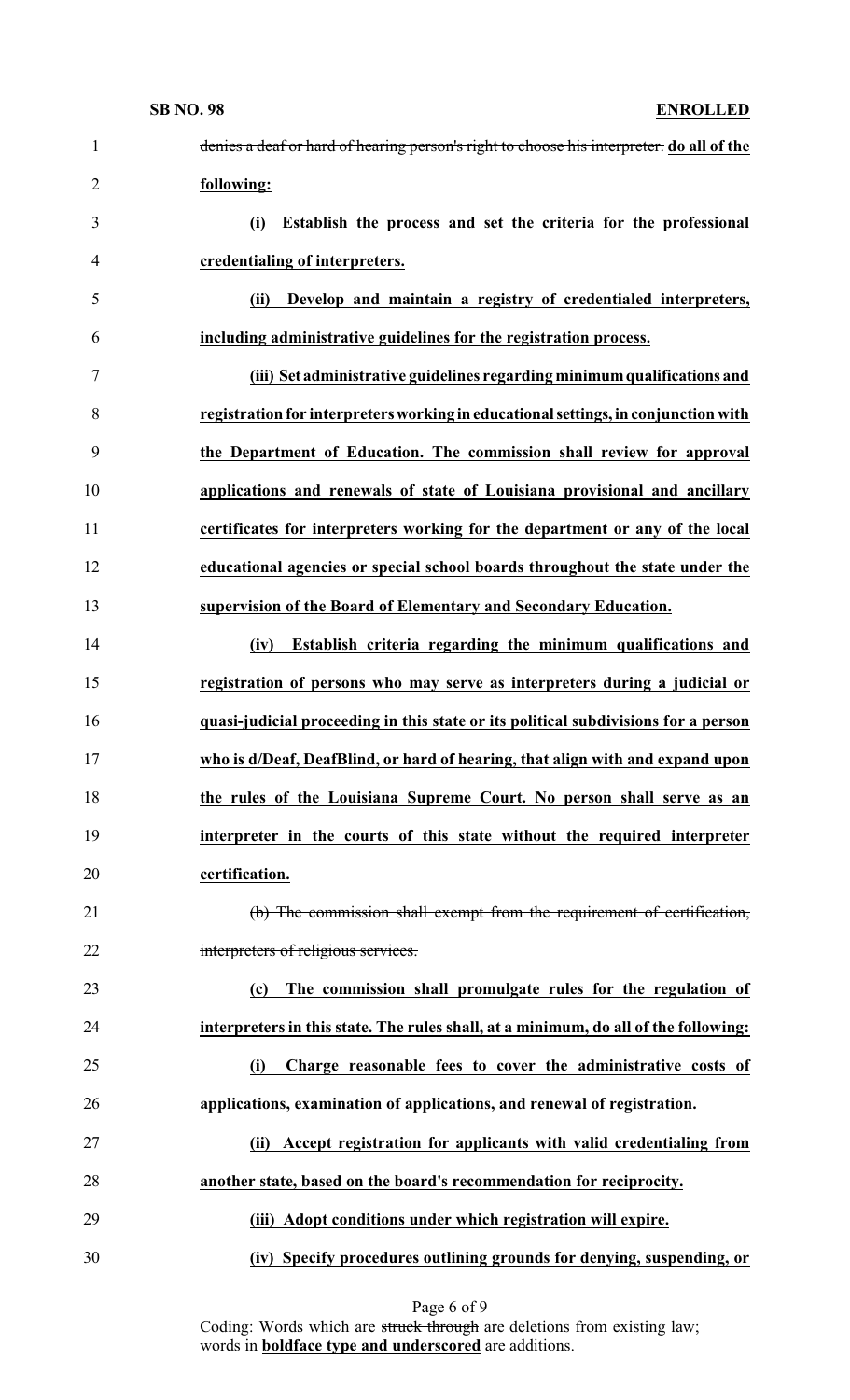| $\mathbf{1}$   | revoking an interpreter's registration with the state.                                 |
|----------------|----------------------------------------------------------------------------------------|
| $\overline{2}$ | (v) Adopt and specify grievance policy and procedures and the process                  |
| 3              | for disciplining interpreters.                                                         |
| 4              | (vi) Provide for a deaf or hard of hearing person's right to choose his                |
| 5              | interpreter to the extent possible and appropriate.                                    |
| 6              | (vii) Exempt interpreters of religious services or those interpreting on               |
| 7              | a voluntary basis without compensation from the requirement of registration.           |
| 8              | (d) The commission shall charge reasonable fees to cover the administrative            |
| 9              | costs of applications, examinations, and renewal of certificates. establish standards  |
| 10             | for businesses or organizations providing interpreting services, which may             |
| 11             | include best practices for provision of services.                                      |
| 12             | (e) The commission shall waive examination requirements for applicants with            |
| 13             | valid certification from another state, based on the board's recommendation for        |
| 14             | reciprocity.                                                                           |
| 15             | (f) The commission shall adopt procedures under which certificates will                |
| 16             | expire.                                                                                |
| 17             | (g) The commission shall specify procedures outlining grounds for denying,             |
| 18             | suspending, or revoking interpreters' certificates, and for disciplining interpreters. |
| 19             | (h) The certification of interpreters by the Louisiana Commission for the              |
| 20             | Deaf shall not be applicable to the Louisiana State Department of Education or to      |
| 21             | any of the local educational agencies and special board schools throughout the state   |
| 22             | under the supervision of the Board of Elementary and Secondary Education. Such         |
| 23             | certification shall incorporate an evaluation conducted by the Interpreter             |
| 24             | Certification Board of the Louisiana Commission for the Deaf.                          |
| 25             | (8) Provide all services of the commission to deaf people with visual                  |
| 26             | impairments.                                                                           |
| 27             | (9) Provide interpreter services to the deaf in accordance with rules and              |
| 28             | regulations adopted by the commission.                                                 |
| 29             | $(10)(a)$ Establish, administer, and promote a statewide program to provide            |
| 30             | access to all public telecommunications services by persons who are deaf, deaf-blind,  |
|                |                                                                                        |

### Page 7 of 9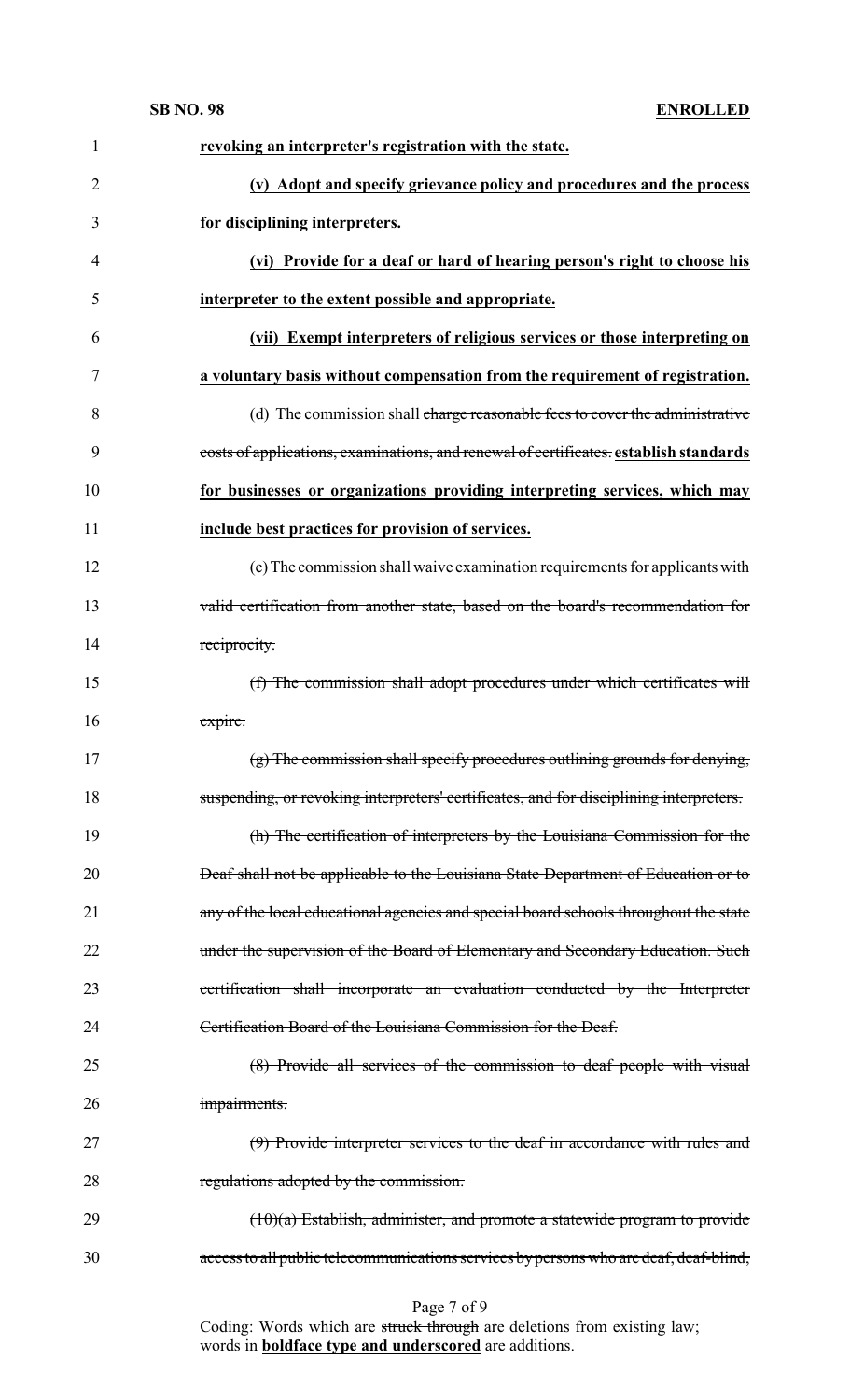| 1  | and others such as persons with severe hearing loss or severe speech impairments.       |
|----|-----------------------------------------------------------------------------------------|
| 2  | This program shall include but is not limited to:                                       |
| 3  | (i) The purchase and distribution of telecommunications devices and related             |
| 4  | devices for the purposes listed above.                                                  |
| 5  | (ii) The creation of a dual party relay system to function as a communications          |
| 6  | bridge between members of the deaf and hearing citizenry.                               |
| 7  | (iii) Recommendation for the selection of staff, rate/surcharge, operating              |
| 8  | budget, and other related matters, determination of functions of the staff, approval    |
| 9  | of the selection of appropriate equipment, development, evaluation, and modification    |
| 10 | of the distribution system for specialized equipment, approval of the development,      |
| 11 | implementation, evaluation, and modification of a year-round, twenty-four-hour dual     |
| 12 | party relay system, and the engagement in other related activities not inconsistent     |
| 13 | with legal mandates nor otherwise prohibited by law.                                    |
| 14 | $\left(\frac{b}{8}\right)$ The commission shall promulgate, Promulgate pursuant to R.S. |
| 15 | 49:950, et seq., such the procedures, regulations, rules, and criteria and may also     |
| 16 | take other action necessary to implement and administer this program the provisions     |
| 17 | of this Chapter where not otherwise prohibited by law.                                  |
| 18 | §2353.§2354. Employees                                                                  |
| 19 | The secretary of the Louisiana Department of Health shall employ a director             |
| 20 | who shall be the executive officer of the commission. The secretary shall consider      |
| 21 | the recommendations of the board in the hiring and termination processes of             |
| 22 | the director. The director shall be a trained professional, having experience as such   |
| 23 | with the deaf d/Deaf, DeafBlind, or hard of hearing individuals, and skilled in the     |
| 24 | use of sign language American Sign Language or other commonly used methods              |
| 25 | of communication. The director may be either a deaf person or a hearing person          |
| 26 | with normal hearing, but preference shall be given to a deaf person. The secretary of   |
| 27 | the Louisiana Department of Health shall employ such any other employees as are         |
| 28 | necessary to carry out the provisions of this Chapter.                                  |
|    |                                                                                         |
| 29 | §2354.§2355. Funds                                                                      |